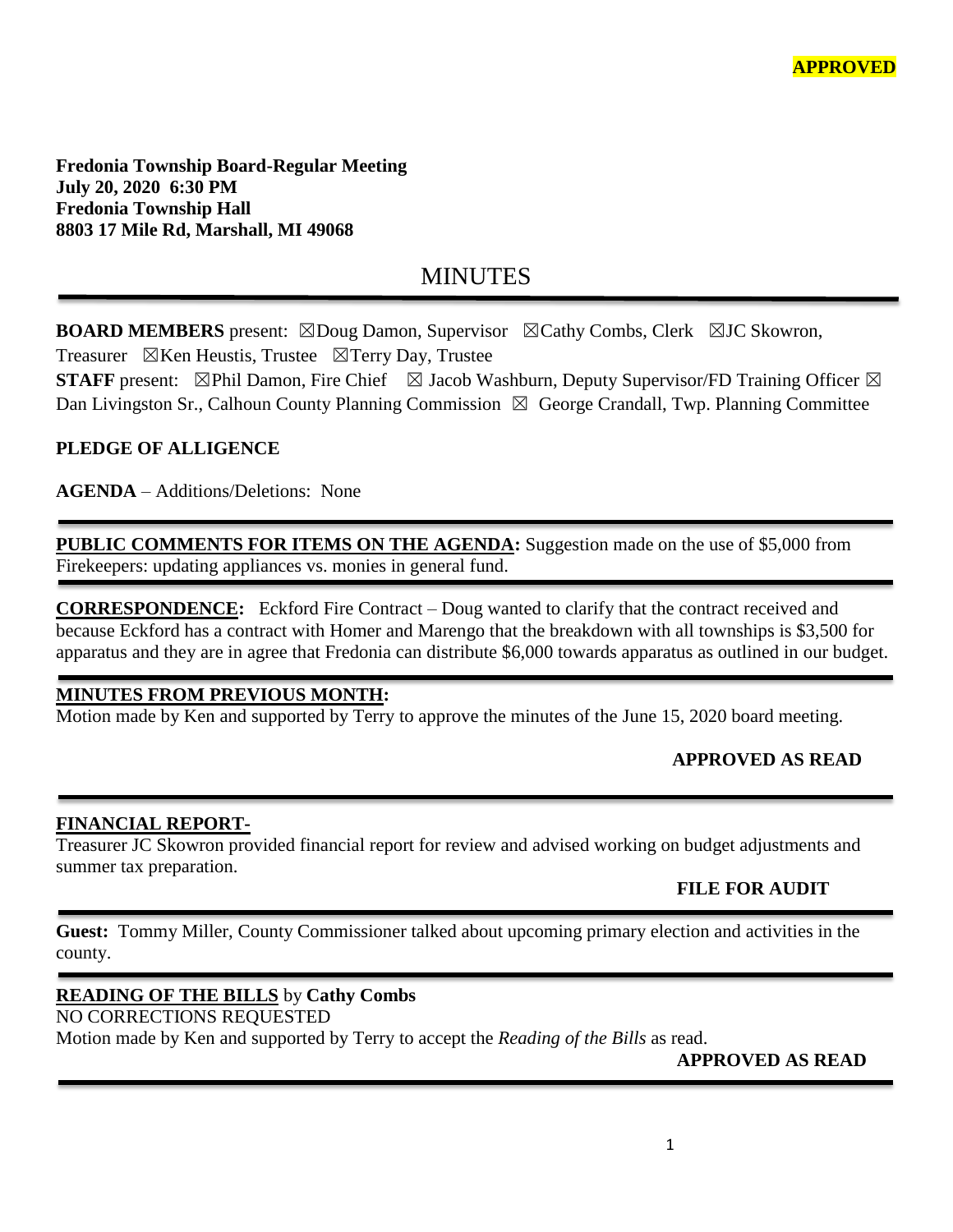### **REPORTS:**

**Fire Department**: Phil Damon advised there were 21 fire calls and 3 medical calls for this month. Extrication training was held with Rescue Resources using the new "combo tool". Squad 8 truck will have repairs completed on the brakes and annual engine service. The annual golf outing was a success and held at the Marshall Country Club. Fire Department would like to thank all who took time to help and donate. **Ambulance**: Ken reported that a portion paid to house 2 Marshall Ambulances in Tekonsha and almost done with refurbishing the ambulances for new equipment.

#### **County Planning:** None

**Cemetery:** Doug advised 2 burials this month and organizing some records. Asked if anyone is interested in assisting with the organization to let him know and would start this fall.

**Zoning/Ordinance:** Robert is working with planning commission on the conditional use permit regarding the mining.

**Fredonia Planning Commission:** George Crandall advised hearing set for mining conditional use permit for August 5. Reviewing Senate Bill 431 which will take the control regarding mining out of the hands of the township.

**Board of Review:** Meeting set for July 21, 2020, 7:00 PM

**Finance**: Potential committee meeting with individual board members and review of the final budget.

\_\_\_\_\_\_\_\_\_\_\_\_\_\_\_\_\_\_\_\_\_\_\_\_\_\_\_\_\_\_\_\_\_\_\_\_\_\_\_\_\_\_\_\_\_\_\_\_\_\_\_\_\_\_\_\_\_\_\_\_\_\_\_\_\_\_\_\_\_\_\_\_\_\_\_\_\_\_\_\_\_\_\_\_\_\_

**Old Business:** Lyon Lake/City Water Well – Moved to August as still obtaining information

#### **New Business:**

**Election Commission Appointment:** Cathy advised that the inspectors have been selected and training went well.

**Zoning Amendment:** Robert discussed ITC, public hearing and zoning amendment having multiple steps, variances, simplified the process, more requirements on what project will look like and the timing etc. The committee worked on revising the language of the ordinances, definition of essential service buildings and how they conduct business. The hearing was held on June 24, 2020 and the committee recommends approving the essential service presented by ITC. Cathy and Terry moved to adopt the zoning amendment as presented. ITC verified all property owners have been notified. Roll call vote: Ken-Yes; Cathy-Yes; Doug-Yes; JC-Yes; Terry-Yes; Motion carried unanimously. Robert will notify Advisor regarding the amendment.

Guest: Jim Tedder from ITC came tonight to Thank Robert and the board for reviewing their request. Doug read a letter from Tom Tarkiewicz, Marshall City Manager on the proposed substation for ITC and the new substation could provide more power to township as well as City.

**Firekeepers Donation:** Suggestions made to apply money towards roof, appliances, etc. Also, Doug reviewed \$2,500 portion to Assessor and provided detailed documentation comparing to local townships, # of parcels. Board agreed money should be used for capital investment vs. salaries.

### **Public Comment:**

\*Salaries need to be outlined in Agenda

\*Compliment made on the election training held this week and that it was the best training provided ever in the County, thank you Laura and Cathy for conducting the inspector training.